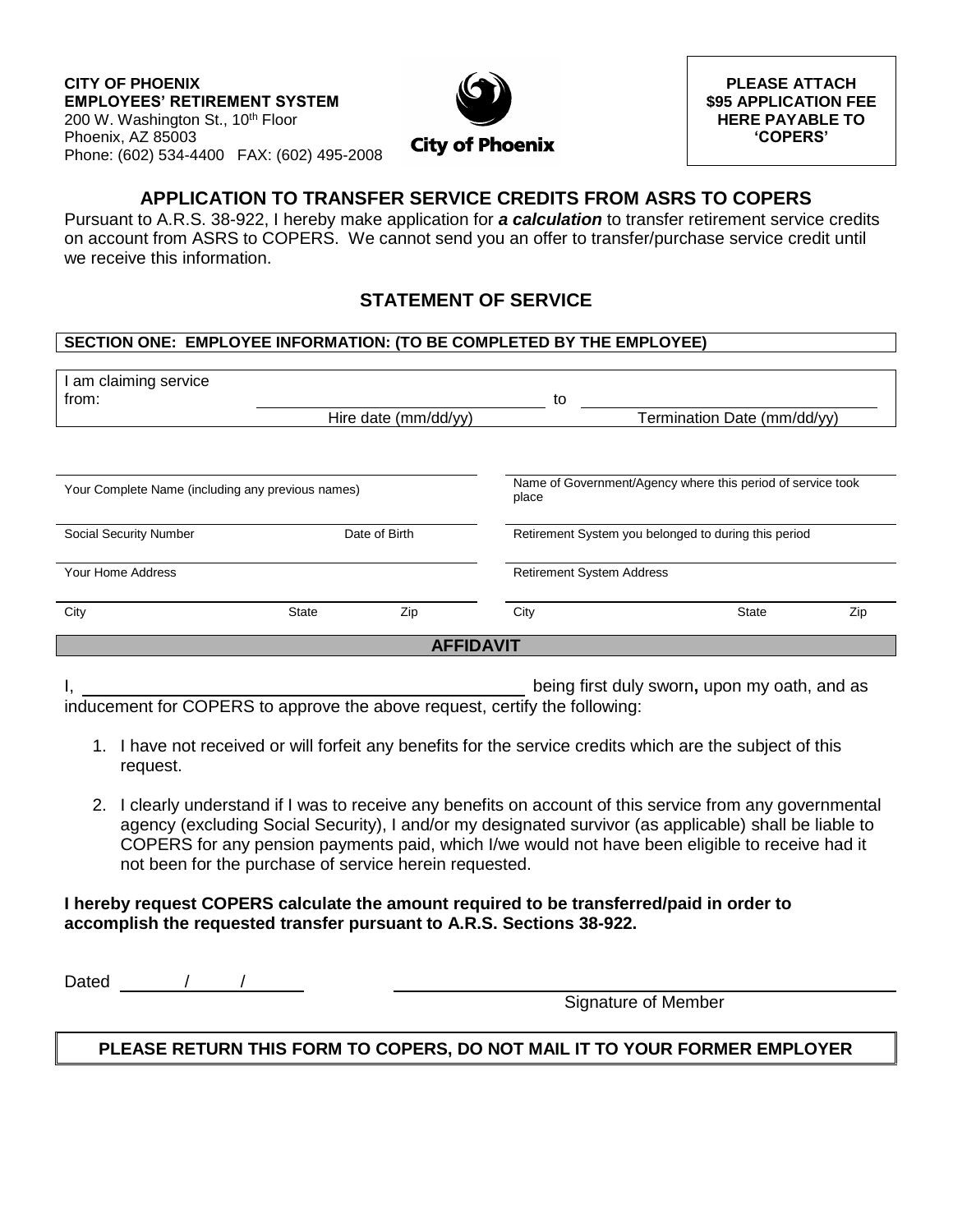### 38-922. Transfer or redemption of service credits

A. Service credits qualified in accordance with section 38-730 or 38-921 may be transferred or redeemed in accordance with this section.

B. In the case of a member whose contributions remain on deposit with the prior retirement system or plan, the following shall be calculated:

1. The prior system or plan shall calculate the amount equal to the actuarial present value of a member's projected benefits to the extent funded on a market value basis as of the most recent actuarial valuation under the prior system or plan as calculated by that system's or plan's actuary using the same actuarial method and assumptions used in calculating that system's or plan's funding requirements based on the transferring member's service credits at the time of transfer. If a system's or plan's market value is greater than one hundred per cent, the system or plan shall use a one hundred per cent market value.

2. The system or plan to which the member is transferring shall calculate the increase in the actuarial present value of the projected benefits provided as a result of the transfer of the member's service credits. This calculation shall be performed by that system's or plan's actuary using the same actuarial method and assumptions used in calculating that system's or plan's funding requirements based on the transferring member's service credits at the time of transfer.

C. In the event a member decides to transfer:

1. If the amount calculated in subsection B, paragraph 2 is greater than the amount calculated in subsection B, paragraph 1:

(a) The prior system or plan shall transfer to the present system or plan the greater of the amount calculated in subsection B, paragraph 1 or the member's accumulated contribution account balance.

(b) If the amount transferred is less than the amount calculated under subsection B, paragraph 2, the transferring member shall elect either to pay the difference or to accept a reduced transfer of service credits. If the member elects to pay the difference, the amount paid shall be added to the member's accumulated contribution account balance. If the member elects to accept a reduced transfer of service credits, the amount of service credits transferred shall be equal to the amount of service credits used in making the calculation under subsection B, paragraph 1 multiplied by the ratio of the amount calculated under subsection B, paragraph 1 to the amount calculated under subsection B, paragraph 2.

2. If the amount calculated in subsection B, paragraph 2 is less than or equal to the amount calculated in subsection B, paragraph 1, the prior system or plan shall transfer to the present system or plan the greater of the amount calculated in subsection B, paragraph 2 or the member's accumulated contribution account balance.

D. In the case of an applicant who has withdrawn the applicant's member contributions from another prior system or plan of this state, the applicant shall pay into the new system or plan to which the applicant is transferring an amount equal to the increase in the actuarial present value of the projected benefits provided by the service credits being redeemed and this amount shall be included in the member's current accumulated contribution account balance. This calculation shall be performed by the actuary of the system or plan to which the service credits are being transferred using the same actuarial method and assumptions used in calculating that system's or plan's funding requirements.

E. Service credits shall not be applied to the applicant's account until such time as complete payment is made to the retirement system or plan to which the applicant is transferring. On completion of the transfer provided for in this article, the member's rights in the retirement system or plan from which the member is transferring are extinguished.

F. A member electing to transfer to or redeem service with the public safety personnel retirement system, the elected officials' retirement plan or the corrections officer retirement plan pursuant to this section may pay for the service being transferred or redeemed in the form of a lump sum payment to the system or plan, a trusteeto-trustee transfer or a direct rollover of an eligible distribution from a plan described in section 402(c)(8)(B)(iii), (iv), (v) or (vi) of the internal revenue code or a rollover of an eligible distribution from an individual retirement account or annuity described in section 408(a) or (b) of the internal revenue code.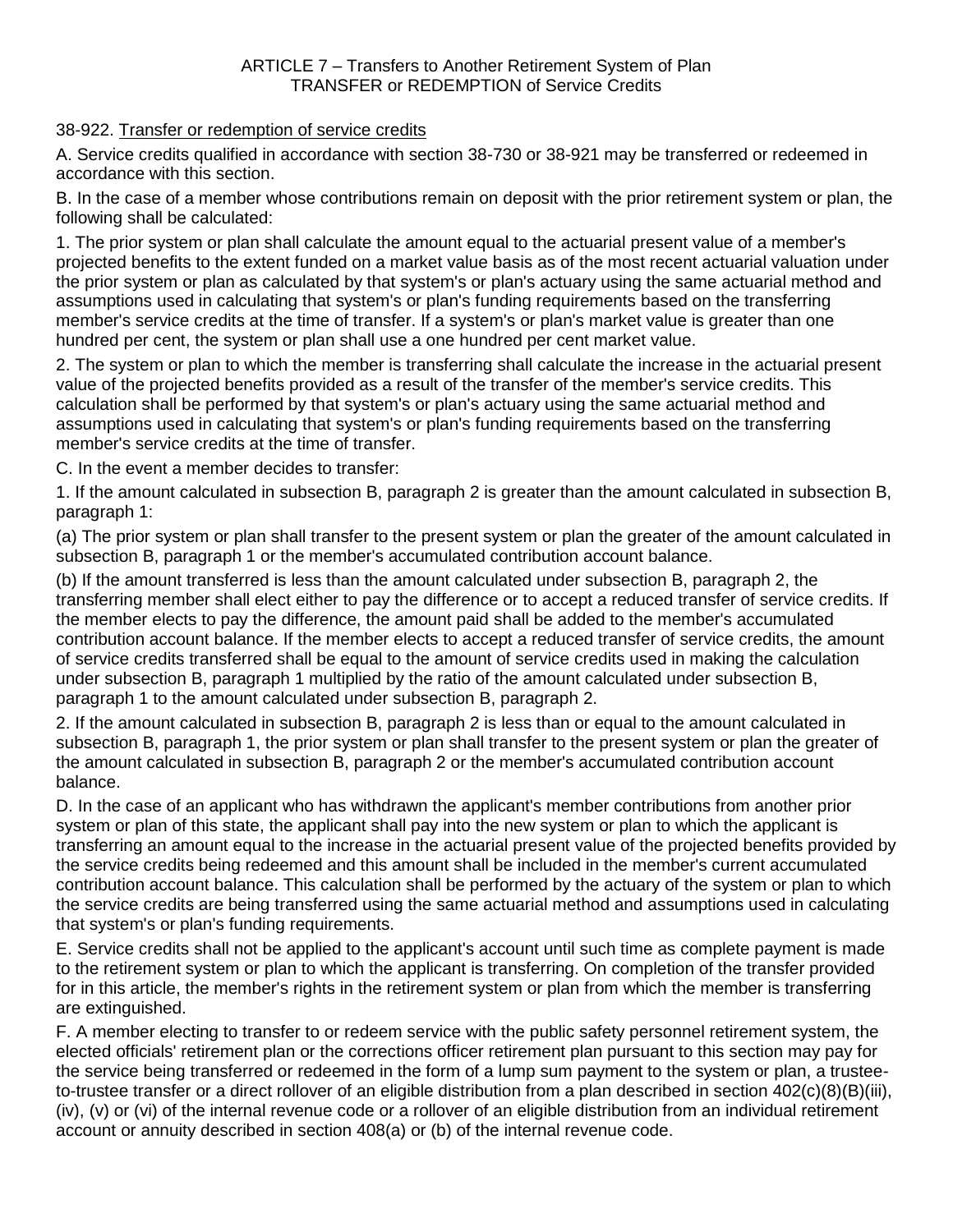#### **POLICY MANUAL**

| <b>POLICY NO</b>                       | <b>CODED NO.</b>                   |
|----------------------------------------|------------------------------------|
| 193                                    |                                    |
| <b>BOARD ACTION</b><br><b>DATE</b>     | <b>REFERENCE/</b><br><b>SOURCE</b> |
|                                        |                                    |
| 01/18/2012<br>08/16/2012<br>05/04/2017 | ARS §38-730<br>ARS §38-922         |
|                                        |                                    |

Policy: The retirement service credits of an employee of an Arizona charter city that is not an employer under ASRS or an employee of an employer that is under ASRS who becomes employed by the other employer jurisdiction may apply to have the employee's retirement service credits transferred to the retirement system of the new employer.

> The retirement service credits of a City of Phoenix Employees' Retirement System (COPERS) employee may be transferred if both the COPERS Board and the Phoenix City Council approve the transfer.

> The retirement service credits of an employee of an employer under ASRS shall not be transferred to COPERS unless both the ASRS Board and the COPERS Board approve the transfer.

> The accumulated retirement contributions of an employee whose retirement service credits are transferred that are paid to the retirement system of the new employer shall not be withdrawn by the employee unless the employee's employment terminates. Any employer contributions transferred to COPERS through a service transfer transaction (i.e., not a service purchase rollover but a transfer of service credit under this policy) may not be withdrawn by the employee at any time.

> The retirement system to which the employee is transferring shall not apply service credits to the employee's account until such time as complete payment is made to the retirement system to which the employee is transferring. On completion of the transfer the employee's rights in the retirement system from which the employee is transferring are extinguished.

> An active COPERS member who chooses to apply to transfer service credit from ASRS must submit a written request to COPERS and pay an application fee of \$95.00, via check or money order, payable to the City of Phoenix Employees' Retirement System.

> The prior System calculates the actuarial present value (APV) of the employee's projected benefits to the extent funded on a market value basis as of the most recently adopted actuarial valuation.

> The System to which the employee is transferring calculates the increase in APV of the projected benefits as a result of the transfer. Per COPERS Board Policy 180 (Purchase of Service), the calculation shall be based on the full actuarial cost of providing COPERS benefits for the period of service being transferred. The full actuarial calculation shall be determined by employing the COPERS actuarial assumptions in effect at the time of the member's application and the member's last twelve (12) months of retirement applicable salary. If less than twelve